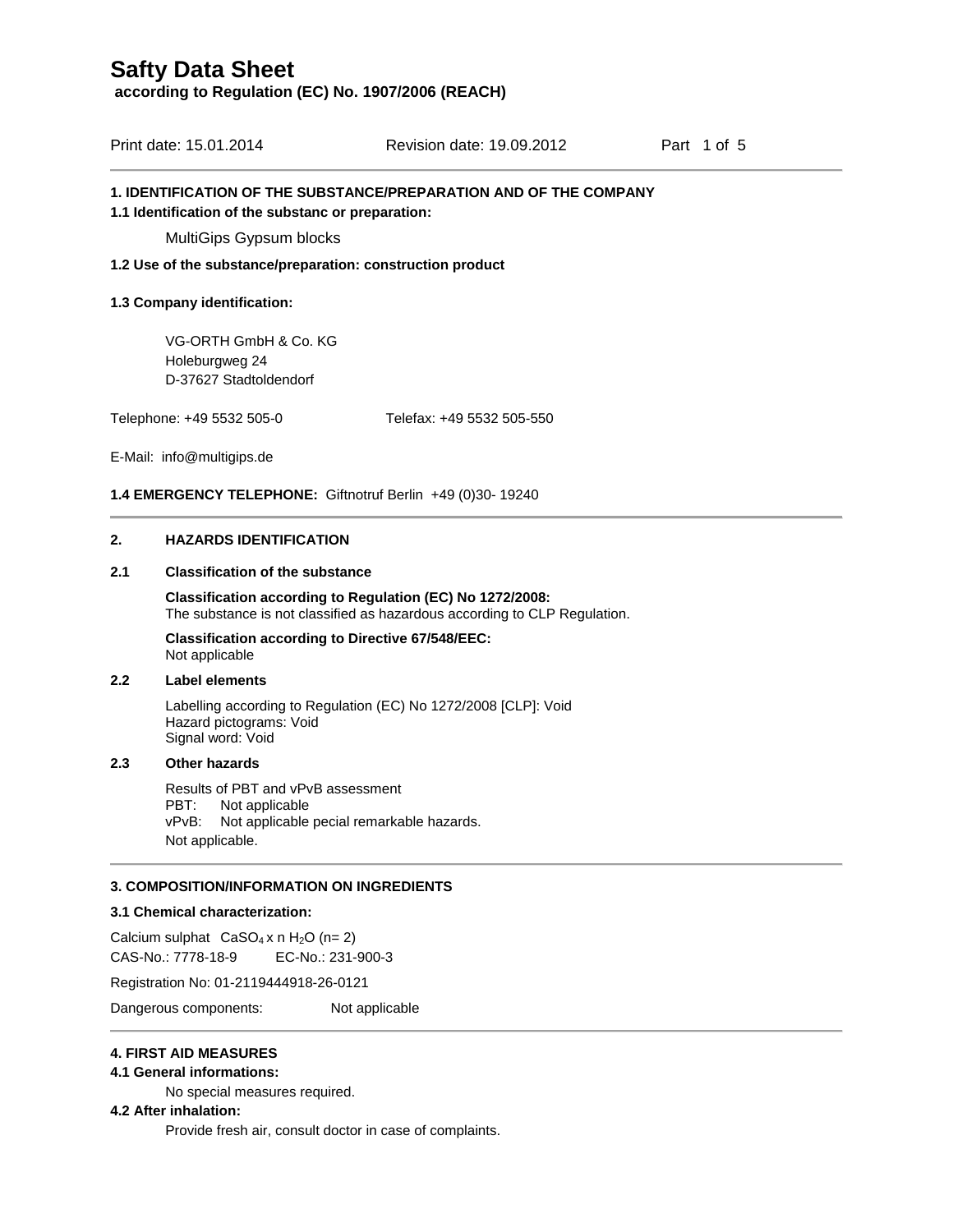**according to Regulation (EC) No. 1907/2006 (REACH)**

| Print date: 15.01.2014                                                          | Revision date: 19.09.2012                                                           | Part 2 of 5 |
|---------------------------------------------------------------------------------|-------------------------------------------------------------------------------------|-------------|
|                                                                                 |                                                                                     |             |
| 4.3 After contact with the skin:<br>Wash off with water                         |                                                                                     |             |
| 4.4 After contact with the eyes:                                                |                                                                                     |             |
|                                                                                 | Rinse opened eye for several minutes under running water. Then consult a doctor.    |             |
| 4.5 After swallowing:                                                           |                                                                                     |             |
|                                                                                 | Rinse out mouth and then drink plenty of water. If symptoms persist consult doctor. |             |
| 4.6 Notes for the doctor:                                                       |                                                                                     |             |
|                                                                                 | Skin - friendly neutral salt. No allergic reactions known. Soluble dust.            |             |
| <b>5. FIRE-FIGHTING MEASURES:</b>                                               |                                                                                     |             |
| 5.1 Suitable extinguishing media:                                               |                                                                                     |             |
| All extinguishing agents are suited.<br>Use fire extinguishing methods suitable |                                                                                     |             |
| 5.2 Unsuitable extinguishing media:<br>None.                                    |                                                                                     |             |
| 5.3 Special hazards arising from the substance<br>None.                         |                                                                                     |             |
| 5.4 Special protective equipment for fire-fighters:<br>None.                    |                                                                                     |             |
| 5.5 Additional information                                                      |                                                                                     |             |
| The product is not flammable.                                                   |                                                                                     |             |
| Product corroborates upon contact with water.                                   |                                                                                     |             |
| <b>6. ACCIDENTAL RELEASE MEASURES</b>                                           |                                                                                     |             |
| 6.1 Personal precautions:                                                       |                                                                                     |             |
| Avoid formation of dust.                                                        |                                                                                     |             |
|                                                                                 | Product forms slippery surface when combined with water.                            |             |
| 6.2 Environmental precautions:                                                  |                                                                                     |             |
| No special measures required.                                                   |                                                                                     |             |
| 6.3 Methods of cleaning:                                                        |                                                                                     |             |
| Pick up (dry) mechanically.                                                     |                                                                                     |             |
| 6.4 Reference to other sections                                                 |                                                                                     |             |
| No dangerous substances are released.                                           |                                                                                     |             |
| <b>7. HANDLING AND STORAGE</b>                                                  |                                                                                     |             |
| 7.1 Handling                                                                    |                                                                                     |             |
| Precautions for safe handling:                                                  |                                                                                     |             |
| Prevent formation of dust                                                       |                                                                                     |             |

**Information about fire – and explosion protection:**

No special measures required.

## **7.2 Strorage**

## **Technocal measures and storage conditions:**

For safekeeping leave in original packaging.

## **Further information about storage coditions:**

Store in cool, dry conditions in well-sealed receptacles

## **Advice for storage of incompatible materials:**

None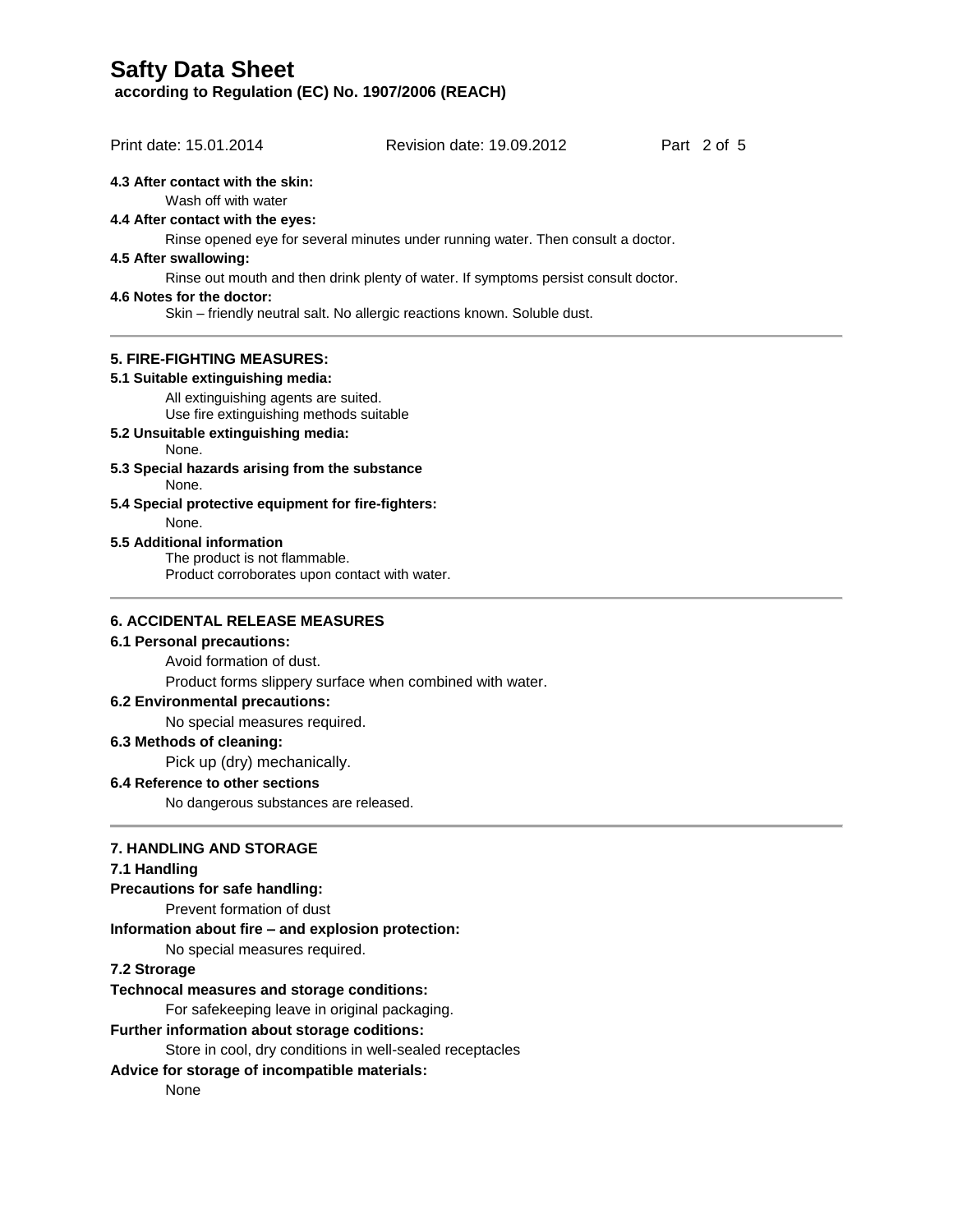**according to Regulation (EC) No. 1907/2006 (REACH)**

| Print date: 15.01.2014                                        |                                 | Revision date: 19.09.2012                                                                  | Part 3 of 5 |
|---------------------------------------------------------------|---------------------------------|--------------------------------------------------------------------------------------------|-------------|
|                                                               |                                 | <b>8. EXPOSURE CONTROLS AND PERSONAL PROTECTION EQUIPMENT</b>                              |             |
| 8.1 Control parameters                                        |                                 |                                                                                            |             |
|                                                               |                                 | Ingredients with limit values that require monitoring at the workplace:                    |             |
| Not required.                                                 |                                 |                                                                                            |             |
| <b>Remark:</b> A= alveolar fraction, $E =$ inhalable fraction |                                 |                                                                                            |             |
| General protection and hygiene measures:                      |                                 |                                                                                            |             |
|                                                               |                                 | Do not eat, drink or smoke when handling. Wash hands at the end of work and before eating. |             |
| <b>Personal protection equipment</b>                          |                                 |                                                                                            |             |
|                                                               |                                 | Respiratory protection: Required whendusts are genetated Filter P1 or FFP1                 |             |
|                                                               | Hand protection: Not necessary. |                                                                                            |             |
|                                                               | Eye protection: Not necessary.  |                                                                                            |             |
|                                                               |                                 | Body protection: Not necessary. Suitable protective clothing                               |             |
| Exposure to the environment limited and controlled:           |                                 |                                                                                            |             |
| Not necessary.                                                |                                 |                                                                                            |             |
| <b>9. PHYSICAL AND CHEMICAL PROPERTIES</b>                    |                                 |                                                                                            |             |
| <b>General information</b>                                    |                                 |                                                                                            |             |
| <b>General information</b>                                    |                                 |                                                                                            |             |
| Form:                                                         | solis                           |                                                                                            |             |
| Colour:                                                       |                                 | white, white-grey, white-yellow, red, green                                                |             |
| Odour:                                                        | odourless                       |                                                                                            |             |
|                                                               |                                 | Important information about the protection of health, safety and the environment           |             |
| pH-value                                                      |                                 | Solubility in water: ca. 7                                                                 |             |
| والمقالم مراجاتها                                             |                                 | $\sim$ 005 $\sim$ 450 $\sim$ /2 $\sim$ 3                                                   |             |

| pH-value         | Solubility in water: ca. 7            |
|------------------|---------------------------------------|
| density          | ca. 0,85 – ca. 1,50 g/cm <sup>3</sup> |
| Water solubility | ca. 2 g/l bei 20 $^{\circ}$ C         |

| Other information:                                                        |            |               |
|---------------------------------------------------------------------------|------------|---------------|
|                                                                           |            |               |
| Product not comustible.                                                   |            |               |
| Thermal decomposition $CaSO4$ x 1/2 H <sub>2</sub> O and H <sub>2</sub> O | ca. 140°C  | (ca. 413 K)   |
| Thermal decomposition CaO and $SO3$                                       | ca. 1000°C | (ca. 1273 K). |
|                                                                           |            |               |

## **10. STABILITY AND REACTIVITY**

**10.1 Conditions to avoid:**

Not hazardous reaction.

**10.2 Materials to avoid:**

None known.

## **10.3 Hazardous decomposition products:**

No dangerous decomposition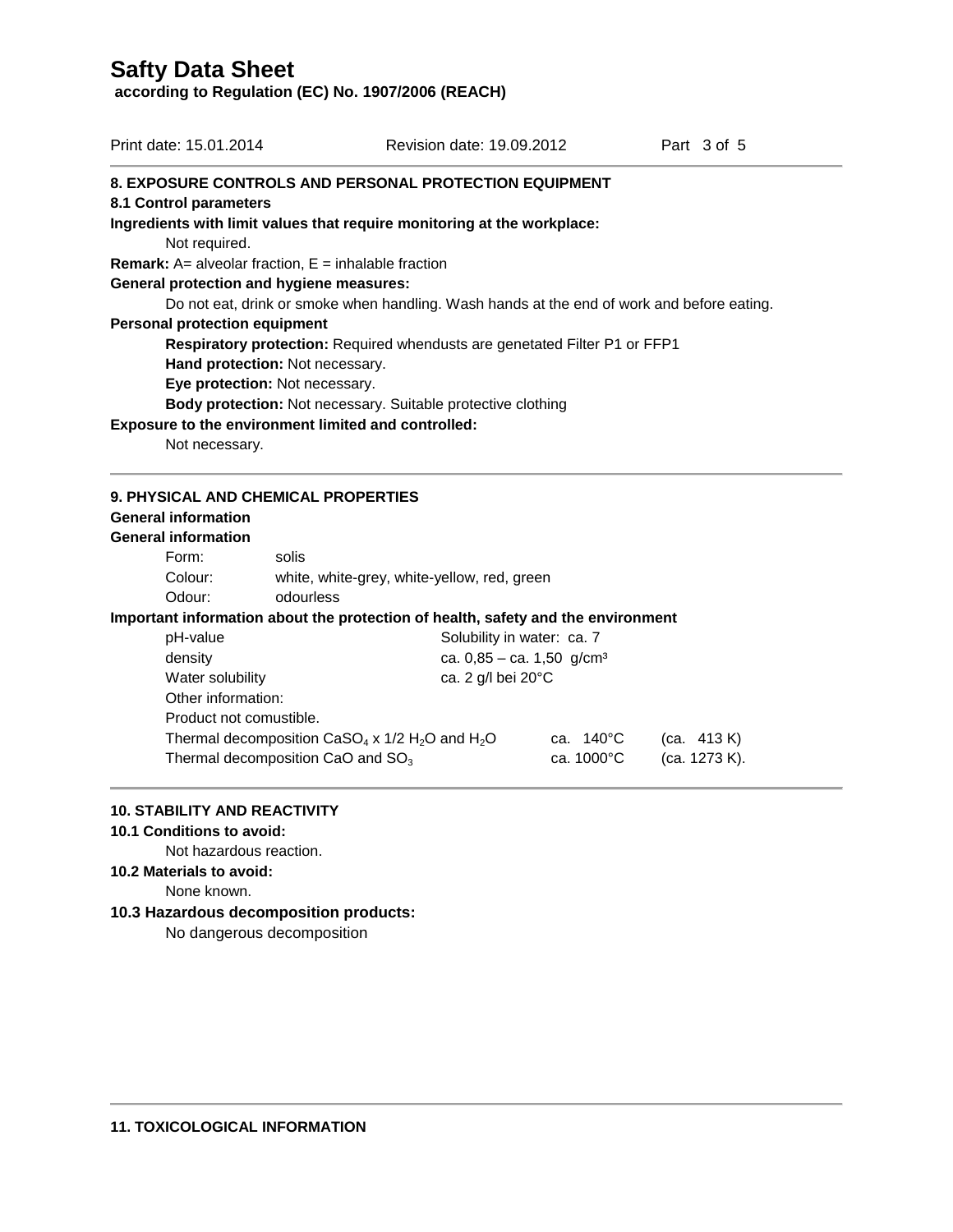**according to Regulation (EC) No. 1907/2006 (REACH)**

## Print date: 15.01.2014 Revision date: 19.09.2012 Part 4 of 5

## **11.1 Information on toxicological effects**

| <b>Relevant hazard class</b>      | <b>Effect dose</b> | <b>Species</b> | <b>Method</b>       | Remark                                         |
|-----------------------------------|--------------------|----------------|---------------------|------------------------------------------------|
| Acute oral toxicity               | LD50               | Rat.           | OECD <sub>420</sub> |                                                |
|                                   | > 1581 mg/kg bw    |                |                     |                                                |
| Acute dermal toxicity             | n/a                |                |                     | No dermal toxicity envisaged due to low        |
|                                   |                    |                |                     | potential for absorption                       |
| Acute inhalative toxicity         | $LC50 > 2.61$ mg/L | Rat            | OECD <sub>403</sub> | Maximum attainable dose                        |
| Skin corrosion/irritation         | n/a                | Rabbit         | OECD 404            | Not irritating                                 |
| Serious eye damage/irritation     | n/a                | Rabbit         | <b>OECD 405</b>     | Not irritating                                 |
| Respiratory or skin sensitization | n/a                | Guinea pig     | OECD 406            | Not a skin sensitizer                          |
| Germ cell mutagenicity            | n/a                | In vitro tests | OECD <sub>471</sub> | Not mutagenic                                  |
|                                   |                    |                | OECD 476            |                                                |
|                                   |                    |                |                     |                                                |
|                                   |                    | Mouse          | OECD 474            | Not mutagenic                                  |
| Carcinogenicity                   | n/a                |                |                     | No risk of carcinogenicity posed by calcium    |
|                                   |                    |                |                     | sulphate                                       |
| Reproductive toxicity             | <b>NOAEL</b>       | Rat            | OECD <sub>422</sub> | No signs of reproductive toxicity observed     |
|                                   | 790 mg/kg bw       |                |                     |                                                |
|                                   |                    |                |                     |                                                |
| STOT single exposure              | n/a                |                |                     | No organ toxicity observed in acute tests      |
| STOT repeated exposure            | n/a                |                |                     | It is considered to classify based on RCS      |
|                                   |                    |                |                     | content.                                       |
|                                   |                    |                |                     | STOT RE 2 (If calcium sulfate contains         |
|                                   |                    |                |                     | crystalline silica in respirable form >1 % - < |
|                                   |                    |                |                     | $10 \%$ .                                      |
| Aspiration hazard                 | n/a                |                |                     | No aspiration hazard envisaged                 |

## **12. ECOLOGICAL INFORMATION**

## **12.1 Toxicity**

| <b>Aquatic toxicity</b>                  | <b>Effect</b><br>dose     | <b>Exposure</b><br>time | <b>Species</b>               | Method      | <b>Evaluation</b>                                            | <b>Remark</b>     |
|------------------------------------------|---------------------------|-------------------------|------------------------------|-------------|--------------------------------------------------------------|-------------------|
| Acute fish toxicity                      | LC50<br>>79mg/L           | 96 h                    | Japanese rice<br>fish        | OECD<br>203 | Harmless to fish<br>up to the tested<br>concentration.       | <b>LIMIT-test</b> |
| Acute daphnia toxicity                   | <b>EC50</b><br>$>79$ mg/L | 48 h                    | Daphnia<br>magna             | OECD<br>202 | Harmless to<br>daphnia up to the<br>tested<br>concentration. | LIMIT-test        |
| Acute algae toxicity                     | E50 > 79<br>mg/L          | 72 h                    | Selenastrum<br>capricornutum | OECD<br>201 | Harmless to algae<br>up to the<br>concentration<br>tested.   | LIMIT-test        |
| <b>Toxicity to STP</b><br>microoragnisms | EC 50<br>>790<br>mg/L     | 3 <sub>h</sub>          | Activated<br>sludge          | OECD<br>209 | Harmless to STP<br>microorganisms                            |                   |

After neutralisation, toxicity is no longer observed.

## **12.2 Mobilyty:**

Water soluble solid.

**12.3 Persistenc and degradability:**

Non-applicable, inorganic substance.

**12.4 Bio-accumulation potential:**